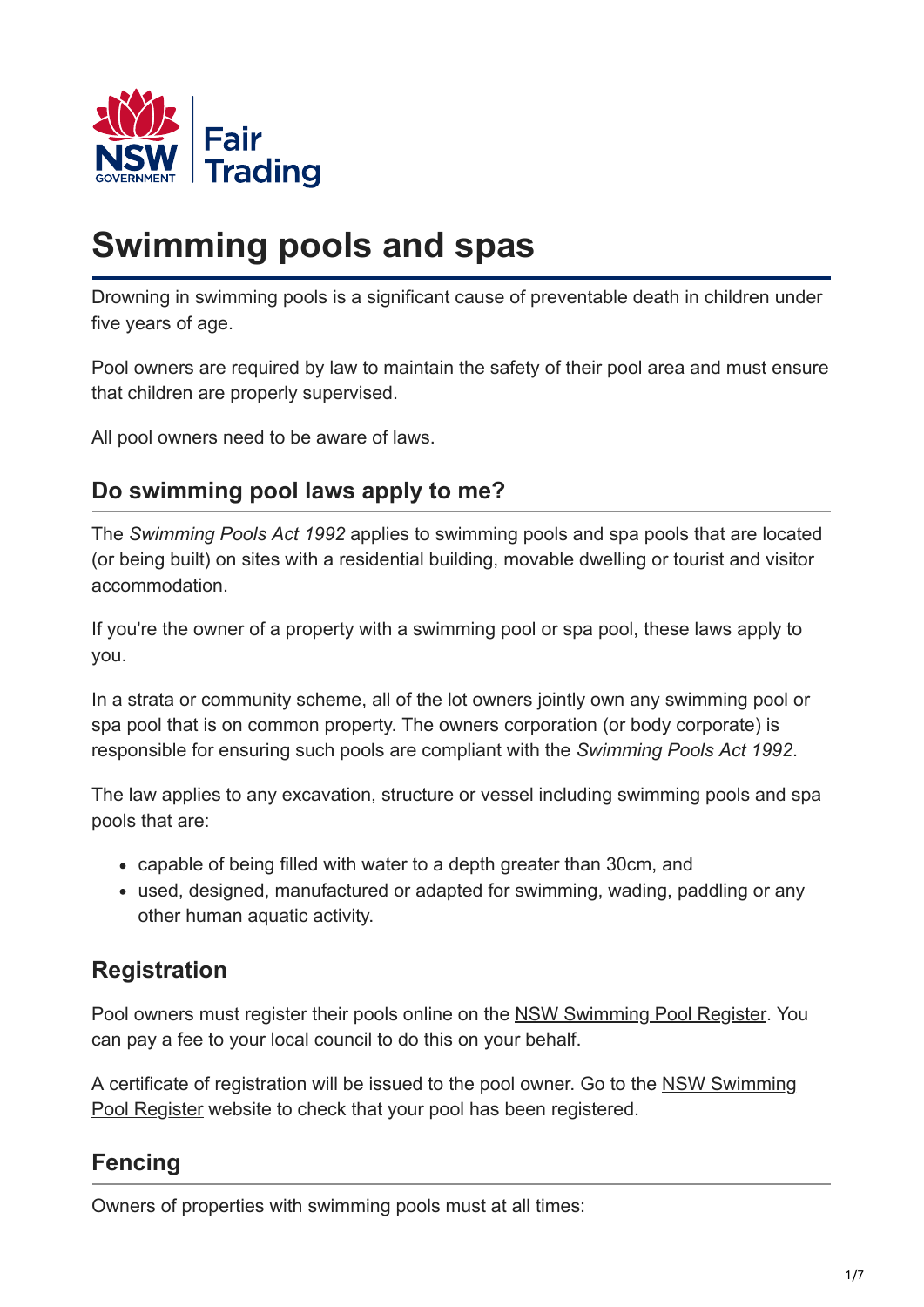- ensure that pools are surrounded with a child-resistant safety barrier that separates the swimming pool(s) from any residential building and any place adjoining the property
- keep closed the doors and gates that provide access to the swimming pool
- ensure that fences surrounding pools are designed, constructed, installed and maintained to comply with the relevant Australian Standards.

Visit the [pool safety checklists page](http://www.swimmingpoolregister.nsw.gov.au/checklists) on the NSW Government's Swimming Pool Register for more information.

Note that portable and inflatable pools that are capable of being filled to a depth of 30cm (300mm) or more must also be surrounded by a swimming pool safety barrier and meet the requirements listed above.

Safety information about inflatable or portable pools is on the [inflatable swimming pools](https://www.fairtrading.nsw.gov.au/housing-and-property/building-and-renovating/pools-and-pool-safety/portable-swimming-pools) page.

# **CPR Signage**

In case of an emergency the law requires that you have a cardiopulmonary resuscitation (CPR) sign displayed near your pool.

You can buy a CPR sign from your local pool shop, council or community organisations such as St John Ambulance, the Australian Red Cross or Royal Life Saving.

The sign must be in good condition and able to be read easily from 3 metres.

From 1 September 2019, new CPR signs come into effect. From this time, all new pools must use the updated signage.

Owners of existing pools aren't required to update their signage unless the pool barrier is substantially altered or rebuilt.

#### **Signage for pools under construction or renovation**

For pools under construction a sign must be displayed that states: "This swimming pool isn't to be occupied or used".

The sign must be displayed at all times while the pool is under construction and only removed once a certificate of compliance or occupation certificate has been issued.

# **Certification**

#### **Selling a property with a swimming pool or spa pool**

Owners who are selling a property with a swimming pool or spa pool must ensure the contract for sale includes a registration certificate issued from the Swimming Pool Register, and one of the following: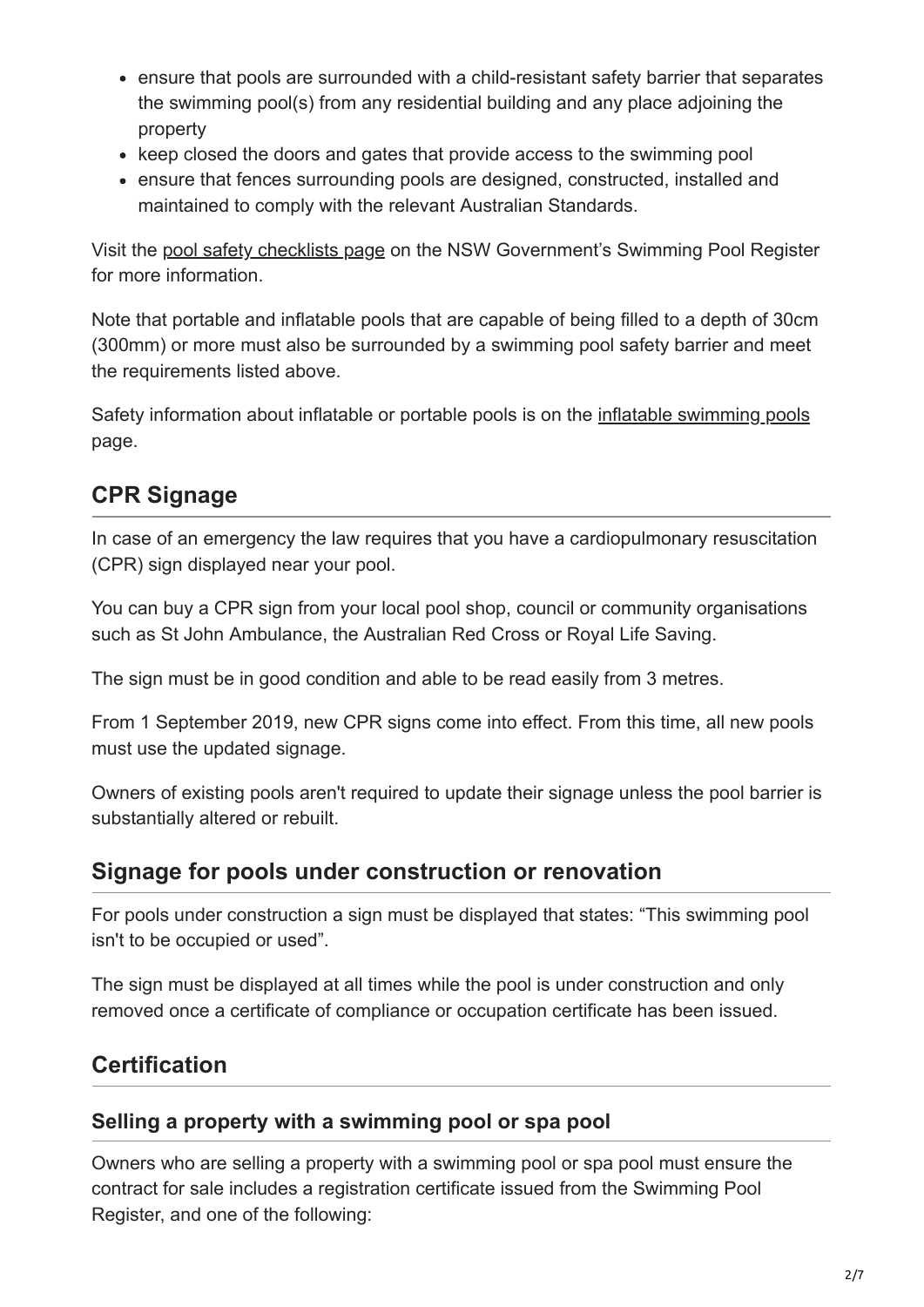- a valid swimming pool certificate of compliance, or
- a relevant occupation certificate issued within the last 3 years, or
- a certificate of non-compliance.

If one of the above isn't included, the purchaser may rescind the contract within 14 days of exchange, unless settlement has already occurred.

If a certificate of non-compliance is attached to the contract , the purchaser takes on the obligation to obtain a certificate of compliance. They will have 90 days from settlement to rectify defects listed in the certificate of non-compliance and obtain a certificate of compliance.

This requirement does not apply to a lot in a strata scheme or in a community scheme if that strata or community scheme has more than two lots, or if the sales contract is for an off-the-plan property.

## **Renting a property with a swimming pool or spa pool**

When a residential tenancy agreement is entered into for a property with a swimming pool or spa pool, the landlord or real estate agent must provide the tenant with a copy of the certificate of compliance or occupation certificate.

A certificate of non-compliance cannot be used to rent a property.

This requirement does not apply to a lot in a strata scheme or in a community scheme if that strata or community scheme has more than two lots.

If you have any concerns about the actions of a real estate agent, contact Fair Trading.

#### **How can I obtain a certificate of compliance?**

Local councils and registered swimming pool inspectors (certifiers) can inspect swimming pool and spa pool barriers and issue a certificate of compliance if the barrier meets requirements.

Pool owners should contact their local council or a [private certifier](http://www.swimmingpoolregister.nsw.gov.au/inspection) early, to allow time to organise an inspection before renting or selling a property.

A certificate of compliance is valid for three years.

Visit the [NSW Swimming Pool Register](http://www.swimmingpoolregister.nsw.gov.au/) website to check if a certificate of compliance has been issued for a particular property.

#### **Hazards and risks**

#### **Pool cleaning systems**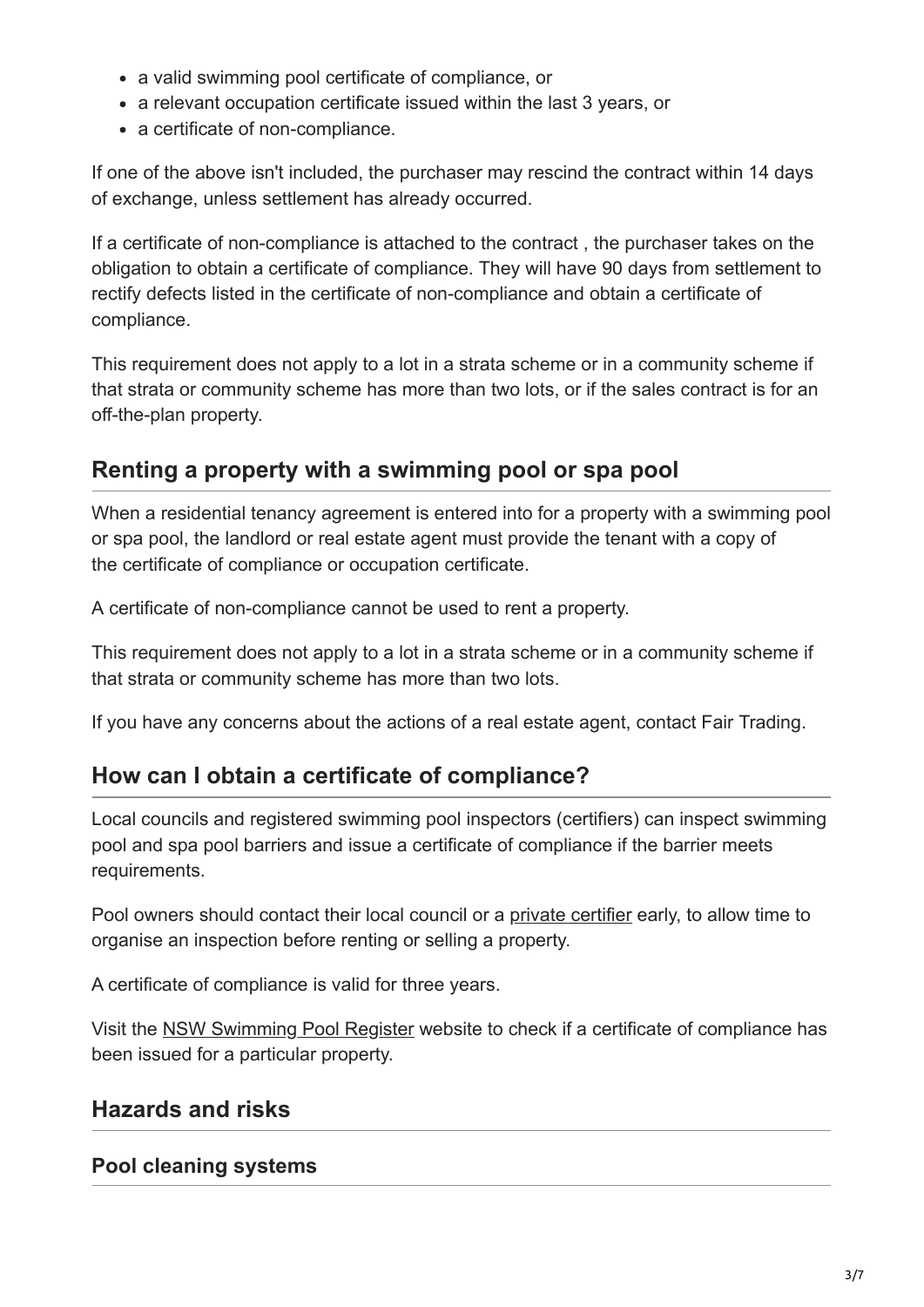There have been several incidents where children have become trapped in cleaning and skimming systems used in swimming pools.

The types of pool cleaning devices involved in these incidents have included:

- potty-style skimmer boxes
- in-floor cleaning systems using suction outlets that are located on the bottom of the pool.

All pool owners should:

- prevent anyone using their pool, particularly children, from playing with or near any pool outlets
- clearly label and know the location of the on/off switch for the pool filtration system
- display an approved cardiopulmonary resuscitation (CPR) sign in the pool area.

#### **Electrical**

Pools and electricity can be a lethal combination. Take extreme care if you have a swimming pool that has a portable electrical pump and filter system, particularly if it does not have protective housing.

When buying pools with electrical pumps and filters you should:

- make sure the pump and filter have an electrical safety approval number or Regulatory Compliance Mark
- check they are suitable for outdoor use
- fit a safety switch to the house where the pool will be used
- arrange for a licensed electrician to install a suitable weather-protected electrical power point close to where the pool equipment will be located, to avoid the use of extension cords.

If it is necessary to use flexible extension cords:

- only use heavy duty cords and always roll them up and store them overnight or when not in use
- do not join a number of extension cords together purchase a single cord of the required length
- make sure extension cords are not damaged by people walking or driving over them or by pets chewing on them
- always remove the extension cords before mowing any lawn area near the pool.

#### **Building a new pool**

When building a new pool, you must:

- obtain the required planning consent
- use a builder who is licensed by Fair Trading
- ensure that a principal certifier (council or private certifier) has been appointed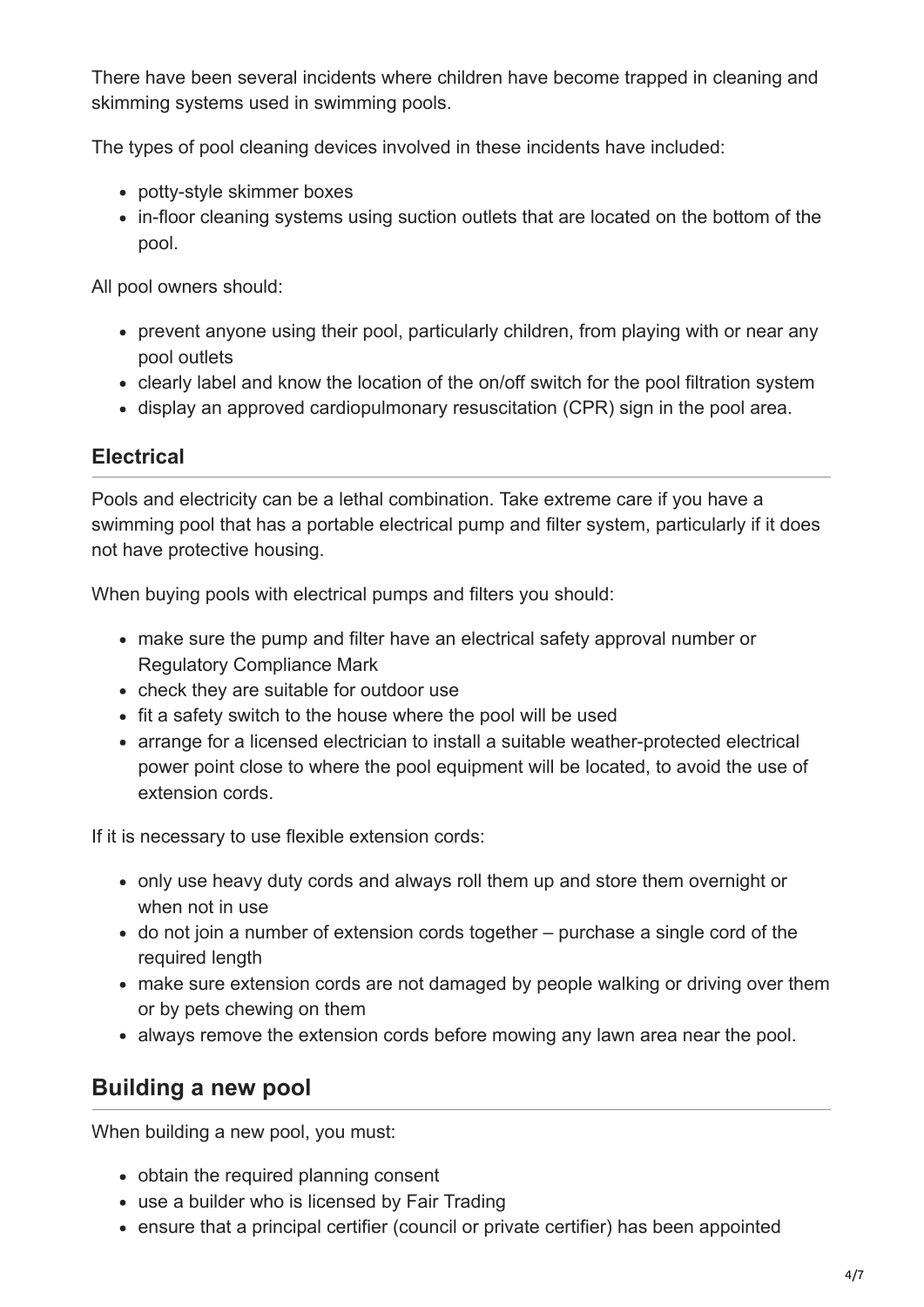- install child-resistant temporary fencing around the pool area while it is under construction
- ensure that the permanent pool fence complies with the Building Code of Australia
- arrange an inspection by the principal certifier once the permanent fence has been installed
- not allow the pool to be used by anyone, until an occupation certificate has been issued by the principal certifier
- install and maintain signage stating that the pool is not to be used until an occupation certificate has been issued.

## **Council responsibilities**

In NSW, local councils are required to:

- develop and implement a swimming pool barrier inspection program in consultation with their communities
- inspect pools associated with moveable dwellings, tourist and visitor accommodation at three-year intervals
- at the request of a pool owner, inspect a swimming pool or spa pool prior to the sale or lease of the property
- issue either a certificate of compliance or non-compliance after an inspection
- investigate complaints about breaches of the *Swimming Pools Act 1992*
- where necessary, direct pool owners to take action to ensure that legislated pool barrier requirements are complied with
- make publicly available a relevant extract of the Building Code of Australia, Cardio Pulmonary Resuscitation Guideline and applicable Australian Standards
- report annually on the number of pool inspections undertaken and the level of compliance with the requirements.

[Any concerns about the regulatory actions of councils should be raised with the Office of](http://www.olg.nsw.gov.au/) Local Government

## **Private certifier responsibilities**

NSW Fair Trading registers professionals to inspect and certify private swimming pools under NSW swimming pool laws.

Registered swimming pool inspectors (certifiers) are required to:

- at the request of a pool owner, inspect a swimming pool or spa pool prior to the sale or lease of the property
- issue either a certificate of compliance or non-compliance after an inspection
- provide written notice to owners and council when a pool does not comply.

Registered swimming pool inspectors may only certify existing (not new) pools, and cannot certify any pool that achieves compliance with the Building Code of Australia by means of a 'performance solution'.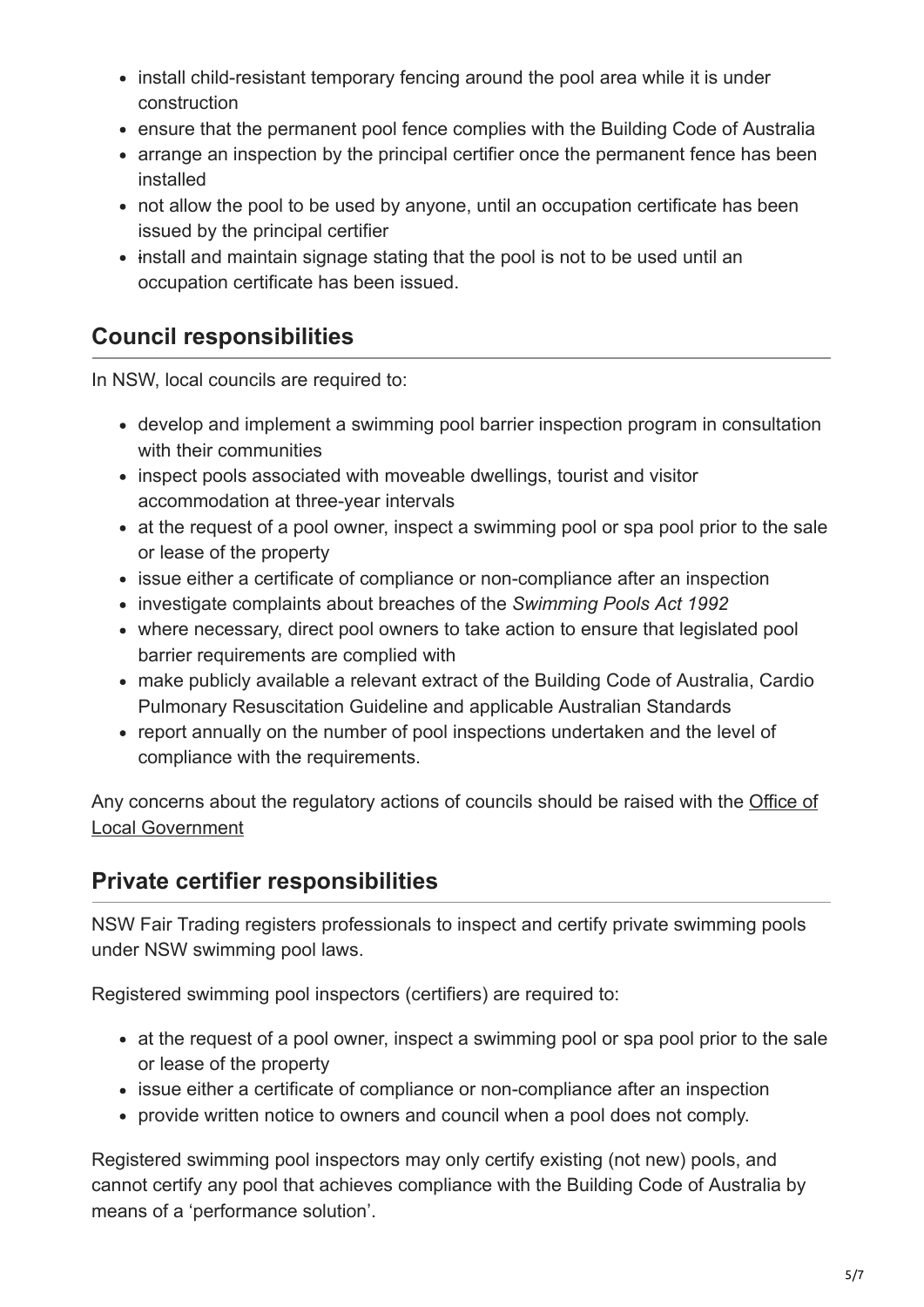Some certifiers may do minor repairs (up to \$1,000 including materials and labour) to enable them to issue a certificate of compliance.

To do so, they must have an endorsed contractor's licence or qualified supervisor's certificate under the *Home Building Act,* authorising them to build a swimming pool or structural landscaping.

The pool owner is free to hire another tradesperson to do the work.

#### **Product safety laws**

There is a national product safety regulatory framework which generally applies to consumer goods, including those associated with swimming pools. This allows for safety standards to be developed and product bans or recalls to be issued.

These laws also impose general prohibitions on misrepresentations about products and the requirements for products to be fit for purpose. To raise concerns about products, contact Fair Trading.

## **Portable pools**

All portable swimming pools are covered by a mandatory Standard: Consumer Goods (Portable Swimming Pools) Safety Standard 2013.

This requires portable swimming pools and their packaging to carry warning messages to remind purchasers, pool owners, parents and others of their safety obligations in and around these pools.

Go to the [inflatable swimming pools](https://www.fairtrading.nsw.gov.au/housing-and-property/building-and-renovating/pools-and-pool-safety/portable-swimming-pools) page or the [Product Safety Australia website](http://www.productsafety.gov.au/) for safety information about inflatable or portable pools.

# **More information**

You can search the [NSW Swimming Pool Register](http://www.swimmingpoolregister.nsw.gov.au/) to check if a pool has been registered and whether a certificate of compliance (valid for three years) has been issued.

Visit the [Royal Life Saving NSW](http://www.bepoolsafe.com.au/) website or contact your local council for more information, fact sheets in other languages and water safety requirements.

#### **Other resources**

- [Inflatable swimming pools](https://www.fairtrading.nsw.gov.au/housing-and-property/building-and-renovating/pools-and-pool-safety/portable-swimming-pools)  Safety quidelines for inflatable or portable pools.
- [Spa pools](https://www.fairtrading.nsw.gov.au/housing-and-property/building-and-renovating/pools-and-pool-safety/swimming-pools-and-spas)  Safety guidelines for spa pools.
- [Office of Local Government website](http://www.olg.nsw.gov.au/)  Search for your local council contact details.
- [Find a private certifier](http://www.swimmingpoolregister.nsw.gov.au/inspection) NSW Swimming Pool Register authorised swimming pool inspectors
- [Swimming Pool and Spa Association of Australia](http://www.spasa.com.au/)